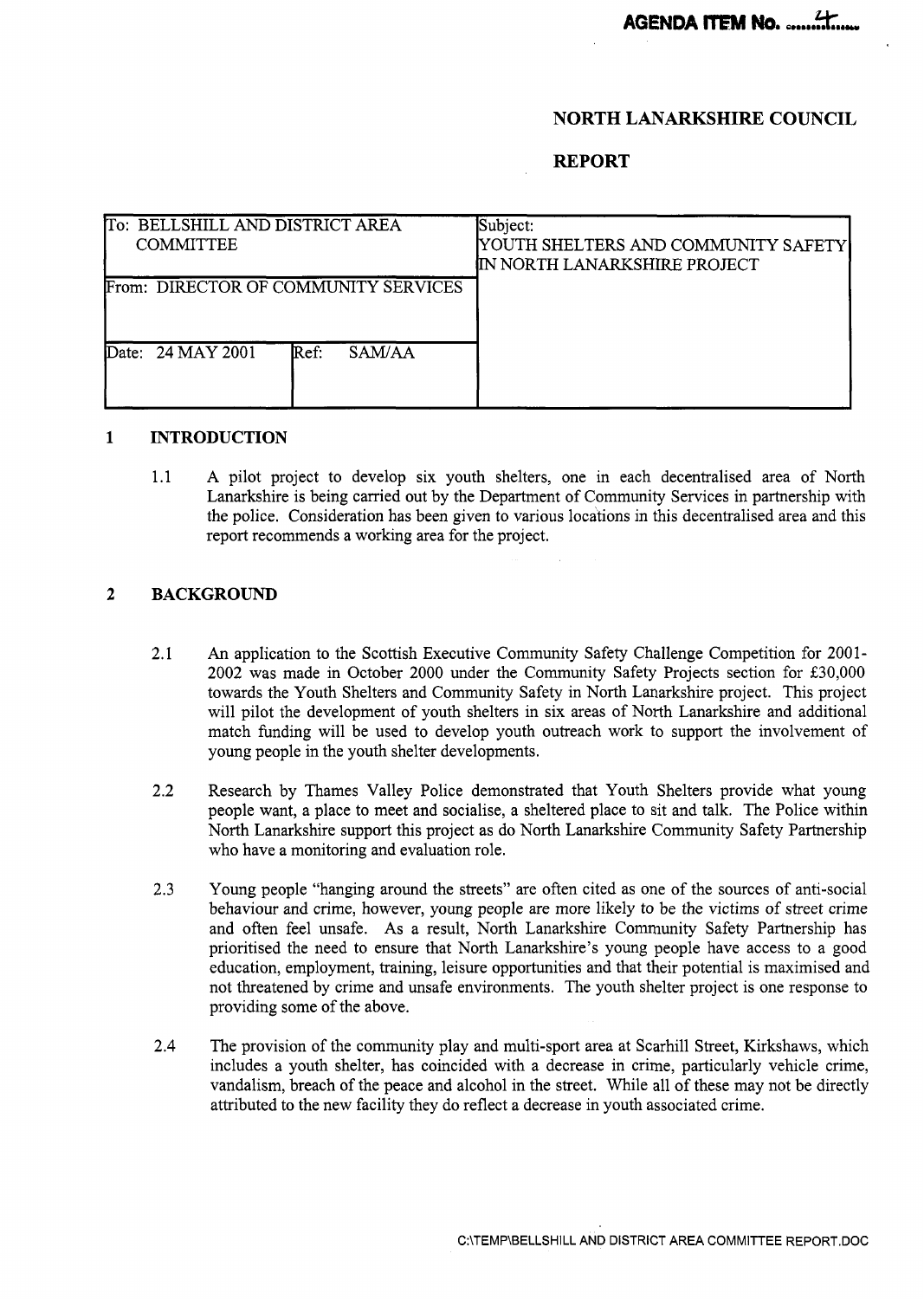- 2.5 The Thames Valley Police report highlighted the importance of youth and community involvement in the success of youth shelters. The development of the youth shelters will be supported by Community Education's youth work team and this service will receive additional funding to develop the youth work service based in the area identified for the youth shelter development. The youth out reach service will encourage the active participation of young people currently loitering in unacceptable locations and they will be given the opportunity to play an active role in the choice of design and location. The community will also be involved in the consultation process.
- 2.6 A youth shelter is a simple outdoor structure with a roof, seating and some form of side panels, designed to provide a place for young people to socialise. The youth shelter project fills a gap in current services for young people by providing them with a safe place of their own away from adults, where they will not be moved on.
- 2.7 The long-term maintenance of the shelters will be based on that for play areas.
- 2.8 There will be the opportunity to develop other facilities for young people through the initial youth shelter project. Young people could become constituted or link to an existing constituted group to access additional funding to develop other facilities.

# **3 YOUTH SHELTER LOCATION OPTIONS**

- 3.1 From considerations of current hot spots for youths causing annoyance and youth crime and disorder, the availability of youth out reach resources and other local factors, a number of geographical areas within this decentralised area have been short-listed and an area recommended.
- *3.2*  The police have identified Holytown as the current the hot spot for youths causing annoyance and vandalism in this area. The Social Inclusion Partnership areas also have problems caused by youths but it is not as high as in Holytown where there is less for young people to do.
- **3.3**  Community Education currently have youth out reach projects in Orbiston, Viewpark and Fallside where the development of a youth shelter could fit in with existing work. In Viewpark they work in partnership with the Focus Project management group who do not wish to support the youth shelter project. Similarly, the Stop and Talk project in Orbiston is a partnership with the YMCA who is not keen to take on a youth shelter.
- 3.4 Mossend has a community group who is working on the development of a play and multi-sport area that is to include a youth shelter. Although they were initially keen to have a youth shelter as part of this project, and they were supported by the elected member for Mossend East and New Stevenston North, the timing of the shelter does not fit into their development plan.
- **3.5**  Fallside Action Group is keen to be involved in the development of a youth shelter. The youth shelter development will fit into the development of Fallside Neighbourhood Centre. This would also link into the existing youth out reach work in this area and it has the support of the elected member for Fallside.